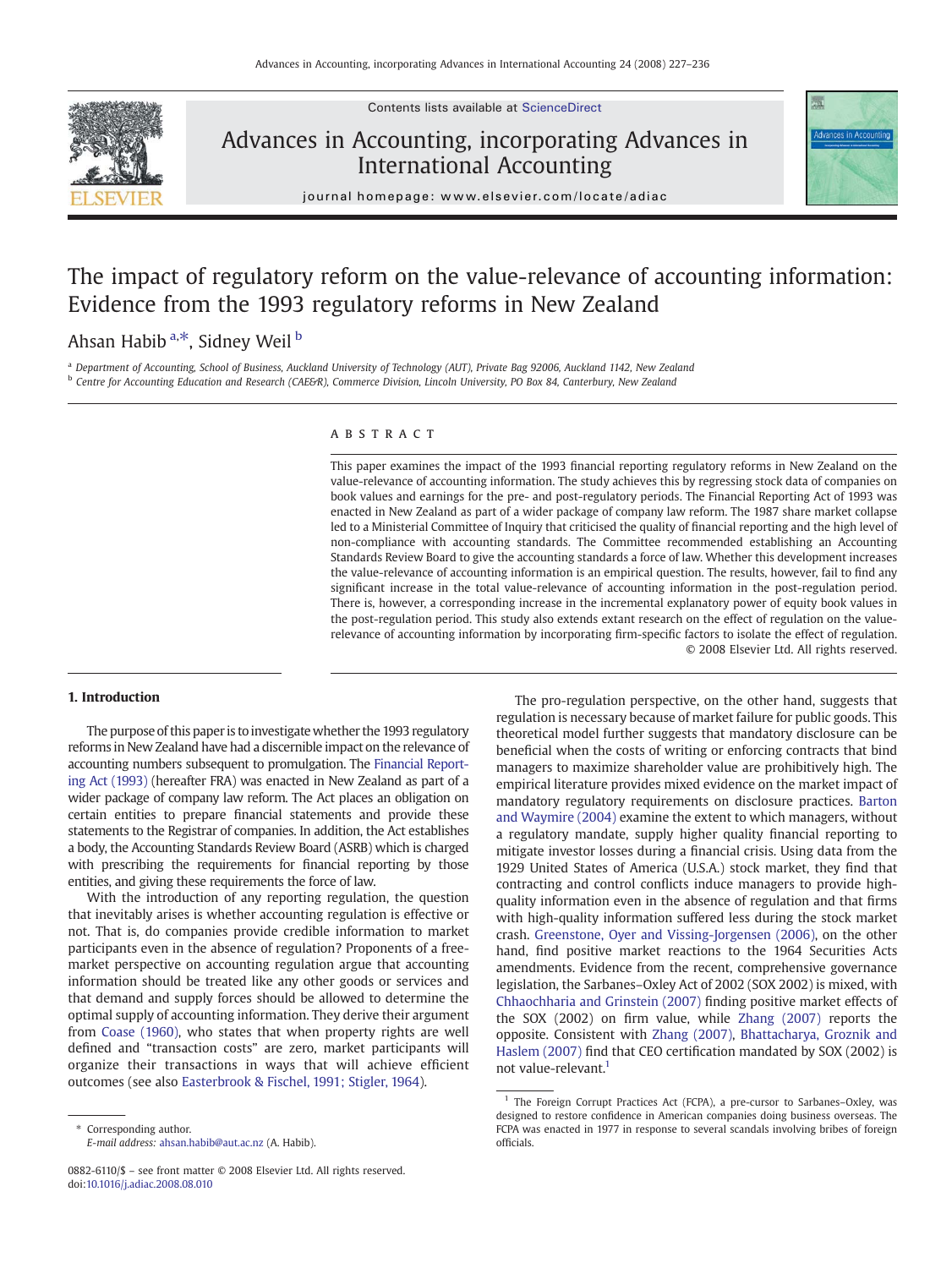While regulatory authorities may believe that enhancing the relevance of financial information is desirable, there can be significant impediments to achieving such a goal. [Ely and Waymire \(1999\)](#page--1-0) state that:

… information relevance is likely a complex, multidimensional attribute and standard-setters may not reach consensus on which specific methods will enhance relevance… Second, the relevance of accounting data may be influenced by changes in the economic environment beyond the standard setter's control… Hence they may play a continual game of "catch-up" where new standards are required merely to keep pace with changing external circumstances. Finally, standard-setting is a political process… As such, standardsetters may be required to trade off relevance against the need to satisfy multiple constituencies with conflicting interests (p. 295).

This paper explores the impact of regulatory reform on the valuerelevance of accounting information. An accounting number is deemed to be value-relevant if it is significantly related to stock price (the measure of value) ([Beaver, 2002\)](#page--1-0). [Beaver \(2002, 460\)](#page--1-0) also states that, "value-relevance research demands an in-depth knowledge of accounting institutions, accounting standards, and the specific features of the reported numbers". Regulation aimed at enriching these aspects, therefore, requires careful scrutiny. The FRA, which was enacted in New Zealand in 1993 and is examined in this study, is an example of such regulation. The FRA, through the enforcement regime of the ASRB, has an important role to play in the provision of accounting information in New Zealand. With adoption of International Financial Reporting Standards (IFRSs) became mandatory since January 2007, this enforcement regime assumes much greater importance, as good quality reporting standards will be of little use without a strong enforcement mechanism. No evidence, however, presently exists about the effectiveness of the FRA in this enforcement capacity and consequently whether accounting information that is more relevant to users has been provided since the promulgation of the FRA. This paper addresses this issue, by examining the impact – if any – of the promulgation of the FRA on the value-relevance of accounting information.

Using data from 38 companies that were listed on the New Zealand Stock Exchange during both the pre- and post-reform eras from 1990 to 1999, this study fails to find any significant increase in the valuerelevance of accounting information (earnings and equity book values) in the post-regulation period. When the value-relevance of accounting information is decomposed into equity book values and earnings components, the evidence suggests a significant increase in the incremental explanatory power of equity book values in the postregulation period, but not in the incremental power of earnings. These findings, however, may not be due solely to regulatory reform, as the relevance of accounting data may also have been influenced by firmspecific economic factors. Four such factors, which have been shown to affect changes in the value-relevance of accounting information, are identified and their impact on the pricing of earnings and equity book values estimated. Regression results reveal that the firm-specific variables have a much higher explanatory power for stock prices than the baseline regression model.

The incorporation of firm-specific economic variables in analyzing the impact of regulation on the valuation properties of accounting information is an advance on the existing literature. Earlier empirical studies on the impact of regulatory reform on the value-relevance of accounting information [\(Ballester & Livnat, 1997; Ely & Waymire,](#page--1-0) [1999; Giner & Rees, 1999\)](#page--1-0) are based on a simple comparison of the adjusted  $R^2$ s in the pre- and post-regulatory periods. This change in adjusted  $R^2$ s, however, is difficult to attribute to changes in regulatory reform if other fundamental economic factors that could affect the value-relevance of accounting information remain uncontrolled. This study addresses this issue.

#### 2. [Financial Reporting Act \(1993\)](#page--1-0) and relevance of accounting information

The FRA was enacted in New Zealand as part of a wider package of company law reform, which included the Companies Act of 1993. The Act places an obligation on certain entities to prepare financial statements that comply with generally accepted accounting practice (GAAP) and give a true and fair view of their affairs and to provide these statements to the Registrar of Companies. In addition, the Act establishes a body, the Accounting Standards Review Board (ASRB), which is charged with prescribing the requirements for financial reporting by those entities and giving these requirements the force of law ([Ministry of Economic Development of New Zealand](#page--1-0) Discussion document, 2004, p. 1). With the establishment of the ASRB, it could be expected that the enforcement of accounting standards would be higher in the post-1993 regime than in the pre-93 regime. As the quality of financial accounting information is a function of both the quality of accounting standards and the regulatory enforcement of their application by companies, without adequate enforcement, even the best accounting standards will be inconsequential [\(Hope, 2003](#page--1-0), p. 238).

Until 1993, the regulation of the accounting profession in New Zealand was in the hands of the private sector, with the New Zealand Society of Accountants (hereafter NZSA) responsible for the development and issue of accounting standards through the Financial Reporting Standards Board (FRSB), a committee appointed by the council of the NZSA.<sup>2</sup> The enforcement of accounting standards by the NZSA relied on persuasion and the requirement that members auditing entities' financial reports disclose any departures from standards. The 1987 share market collapse led to a Ministerial Committee of Inquiry that criticised the quality of financial reporting and the high level of non-compliance with accounting standards. The Committee prepared a report recommending that (i) legal backing be given to accounting standards; (ii) an Accounting Standards Review Board be established to approve accounting standards; and (iii) sanctions be put in place for non-compliance with standards ([Deegan and Samkin, 2004,](#page--1-0) p. 5).

As a result of these recommendations, the package of company law reforms was enacted in 1993. According to section 3 (a) of the FRA, financial statements comply with generally accepted accounting practice if those statements comply with applicable financial reporting standards. To facilitate the development of new, and the revision of existing, accounting standards in New Zealand, the Statement of Concepts for General Purpose Financial Reporting (SC) was approved by the ASRB in 1993. The SC underlies the preparation of general purpose financial reports for external users, stating, in paragraph 1.1 (a), that one of its purposes is to assist users to interpret the information contained in financial reports prepared in conformity with GAAP.

The enactment of the FRA, with its definition of and provision for the further development of GAAP based on the SC, suggests that increasing the usefulness of financial statements was a primary motive for the regulatory reforms of 1993. If increased usefulness has been achieved by the new regulation, it could be argued that this should have resulted in the improved value-relevance of accounting information after the reforms.

As will be detailed later in the paper, the value-relevance of accounting information is measured by the ability of accounting information, particularly accounting earnings and equity book values, to explain the stock price of a particular company. Higher explanatory power, ceteris paribus, is presumed to imply higher relevance of accounting information. The FRA did not prescribe definite measurement and disclosure standards, but is oriented primarily towards

<sup>&</sup>lt;sup>2</sup> The New Zealand Society of Accountants was renamed the Institute of Chartered Accountants of New Zealand (ICANZ) in 1996. ICANZ was subsequently renamed the New Zealand Institute of Chartered Accountants (NZICA).